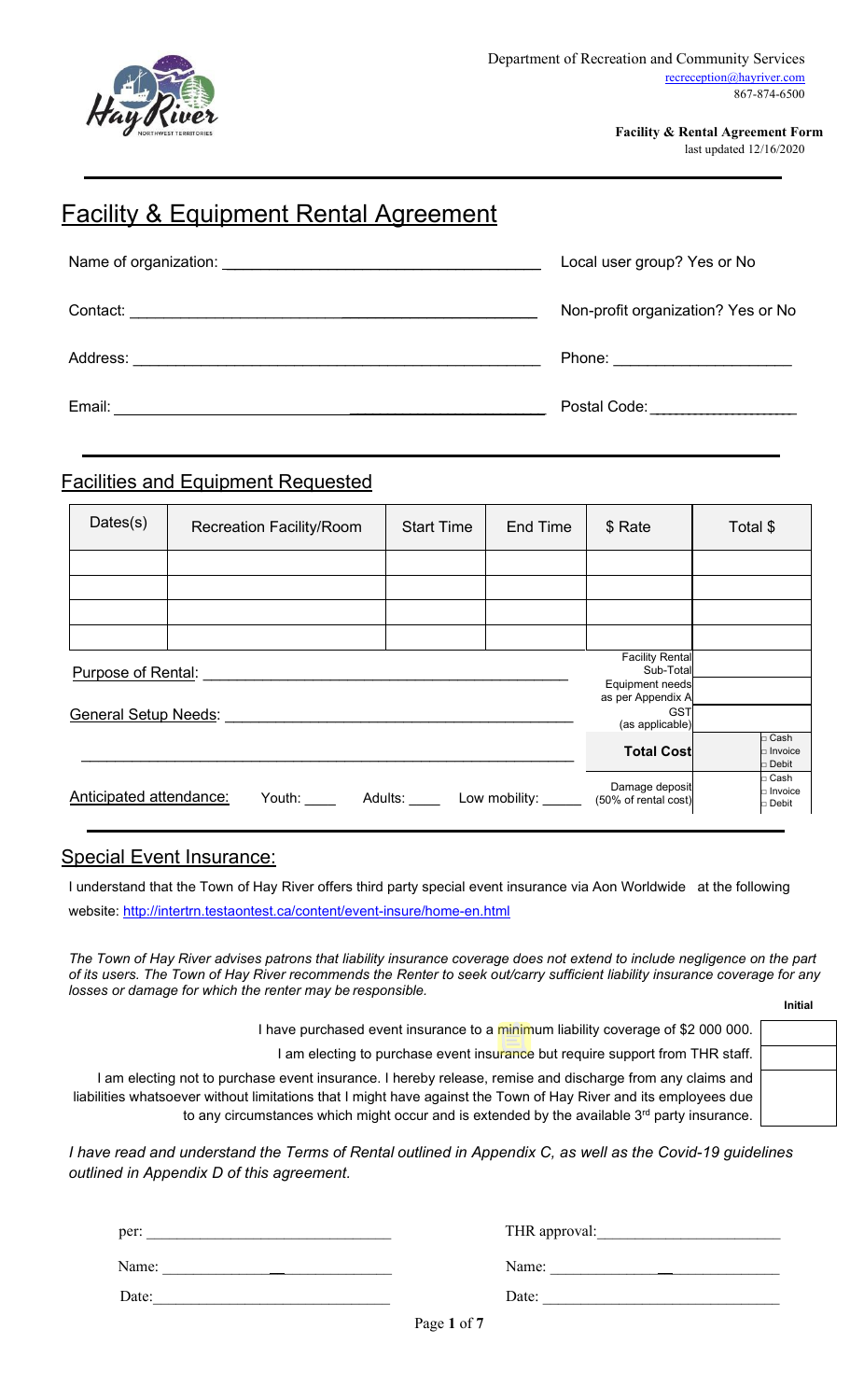

**Facility & Rental Agreement Form**

last updated 12/16/2020

# Appendix A - Facility/Room Setup Requirements

|                                                                                          | Quantity | Setup Instructions or Comment | Rate          | <b>Total Cost</b> |
|------------------------------------------------------------------------------------------|----------|-------------------------------|---------------|-------------------|
| <b>Basic Equipment</b>                                                                   |          |                               |               |                   |
| <b>Tables</b>                                                                            |          |                               |               |                   |
| Chairs                                                                                   |          |                               |               |                   |
| Garbage cans                                                                             |          |                               |               |                   |
| Recycle bins                                                                             |          |                               |               |                   |
| <b>Conferencing Equipment</b>                                                            |          |                               |               |                   |
| Small lectern                                                                            |          |                               |               |                   |
| Large modular bar/counter                                                                |          |                               |               |                   |
| 8' x 16' x 2' stage                                                                      |          |                               |               |                   |
| Stageline SL75 mobile stage                                                              |          |                               |               |                   |
| Flip chart w/ paper                                                                      |          |                               |               |                   |
| Sandwich board                                                                           |          |                               |               |                   |
| A/V Equipment                                                                            |          |                               |               |                   |
| Guest wifi password                                                                      |          |                               |               |                   |
| Wireless microphone                                                                      |          |                               |               |                   |
| Wired microphone                                                                         |          |                               |               |                   |
| Projector and/or television                                                              |          |                               |               |                   |
| Integrated sound system                                                                  |          |                               |               |                   |
| Portable speaker                                                                         |          |                               |               |                   |
| ClickShare wireless toggle                                                               |          |                               |               |                   |
| HDMI, USB or other cables                                                                |          |                               |               |                   |
| <b>Special Event Needs</b>                                                               |          |                               |               |                   |
| Large modular bar                                                                        |          |                               |               |                   |
| Bingo machine and board                                                                  |          |                               |               |                   |
| Ice tubs for beverages                                                                   |          |                               |               |                   |
| BBQ (no propane supplied)                                                                |          |                               |               |                   |
| Coffee urns or percolators                                                               |          |                               |               |                   |
| <b>Other Equipment Requested</b>                                                         |          |                               |               |                   |
|                                                                                          |          |                               |               |                   |
|                                                                                          |          |                               |               |                   |
|                                                                                          |          |                               |               |                   |
|                                                                                          |          |                               | Sub-<br>Total |                   |
| * Some rates and fees do not apply to on site rentals at the Hay River Community Centre. |          |                               |               |                   |

## Floor Plan Description or Drawing:

Draw or describe setup requirements below. Refer to *Appendix B* as needed for floor plans of rental rooms.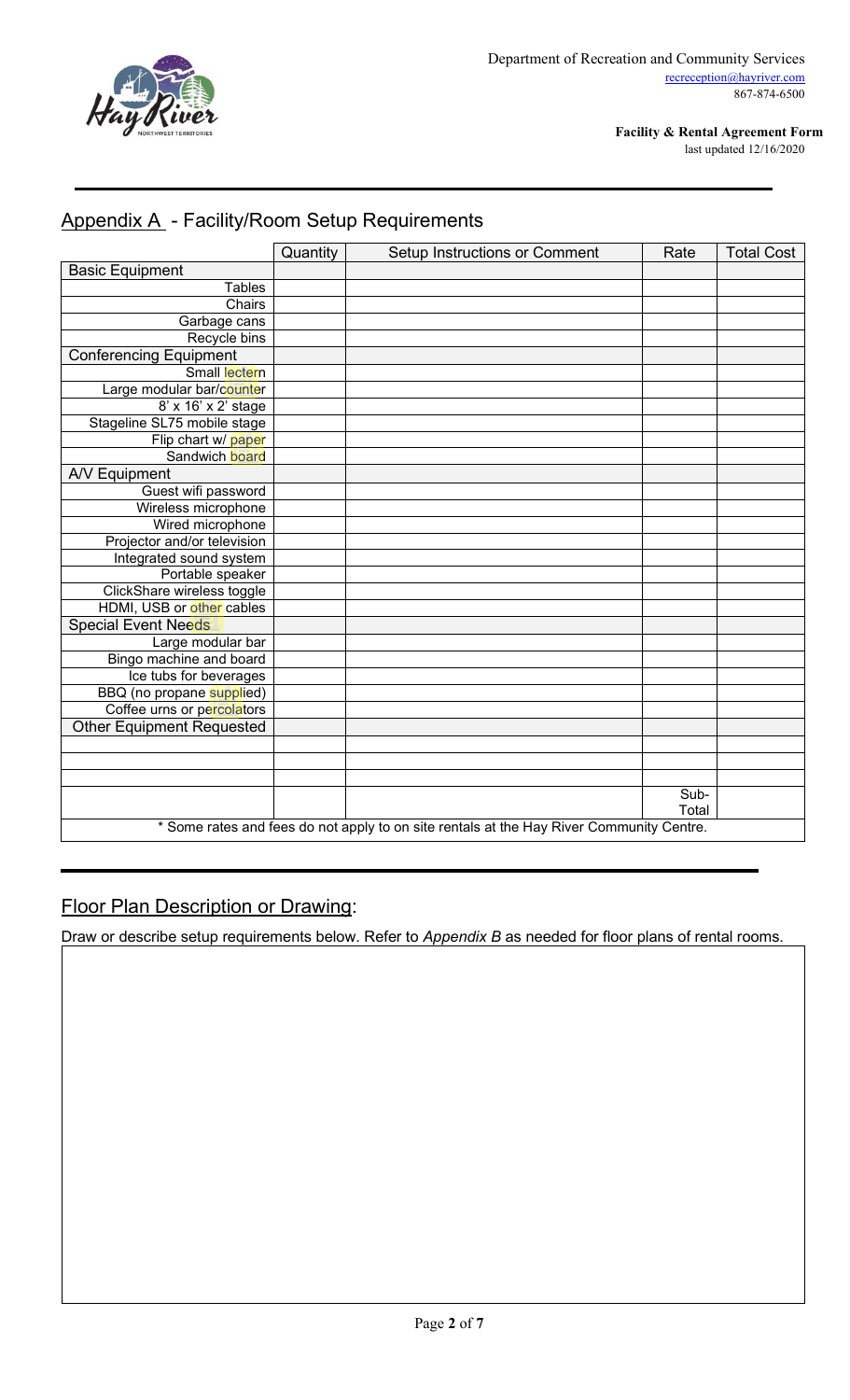

**Facility & Rental Agreement Form** last updated 12/16/2020



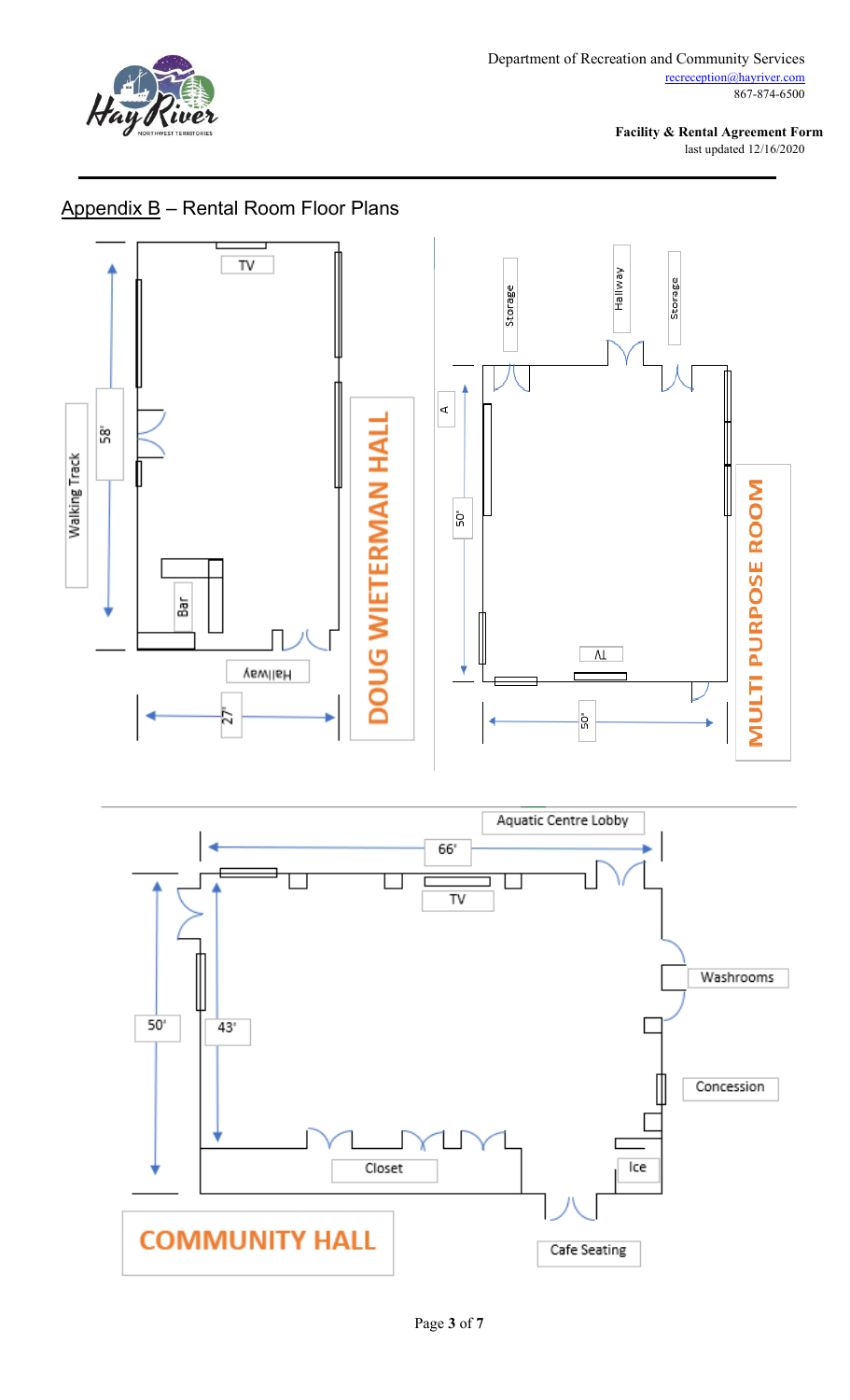

### Appendix C – Terms of Rental

### Fees and Payment:

- 1. The Renter agrees to pay the Town of Hay River all fees and rates on page 1 of the agreement prior to use and occupation of the said premises listed above.
- 2. A damage deposit of 50% of the rental costs is required for all special event rentals. Deposits are to be refunded after inspection of applicable rooms and facilities by Town of Hay River staff. Any costs exceeding normal cleaning and maintenance will be paid from the damage deposit. If damages exceed the value of the deposit, an invoice will be issued to the Renter for the balance.
- 3. Rental requests remain tentative until full payment rental fees and the damage deposit. Rentals

#### Amendments and Cancellations

- 1. The Town of Hay River reserves the right to refuse any application and change or cancel any rental on short notice due to special events or circumstances beyond its control.
- 2. Cancellation of a scheduled special event rental by the renter requires 14 days advanced notice. Late cancellations result in forfeit of the damage deposit.
- 3. Abuse of facility rules and regulations may result in forfeit of the damage deposit in part or whole, as well as loss of rental privileges.
- 4. This agreement and the facilities in question shall not be sub-leased at any time.

#### Rules and Regulations:

- 1. The Renter is at least 18 years of age and will assume responsibility for adhering to facility rules and regulations during the. The Renter is responsible for ensuring sufficient adult supervision of the event.
- 2. Where applicable, the Renter agrees to complete a facility/equipment check a minimum of two business days prior to the event.
- 3. Capacity of Town facilities and rental spaces are limited as mandated by the Office of the Fire Commissioner. All aisles, corridors and doorways will be kept clear and free of obstructions.
- 4. The renter agrees that alcoholic beverages will not be permitted in Town facilities except where appropriate permits have been obtained from the territorial licensing authority. Groups hosting licenced events must provide appropriate documentation in advance as proof of compliance with NWT liquor and cannabis regulations.
- 5. The Renter agrees to leave the premises clean and tidy within 30 minutes of stated end time.
- 6. The Renter agrees that he/she/they will comply with the rules and regulations of the facilities, as well as all of Town of Hay River's Recreation Policy.

#### Indemnity:

- 1. The Renter agrees, that during the use and occupation of said facilities, it will indemnify and save harmless, the Town of Hay River from any and against all liability resulting from injury or damage to any person(s) or property, directly or indirectly as a result of the acts of it's participants, servants or employees.
- 2. All supplies, materials and equipment brought on to said premises during the term of this agreement shall be done at the Renter's risk. The Town of Hay River is not responsible for lost, stolen or broken items or other damages resulting from said items.
- 3. The Town of Hay River advises the Renter that the Town's liability insurance coverage does not extend to include negligence on the part of its users. The Town of Hay River recommends the Renter seek out/carry sufficient liability insurance coverage for any losses or damage for which the Renter may be responsible.
- 4. The Renter agrees that security requirements for event rentals are the responsibility of the Renter.
- 5. The Renter agrees that medical, first aid and/or personnel requirements for event rentals are the sole responsibility of the Renter.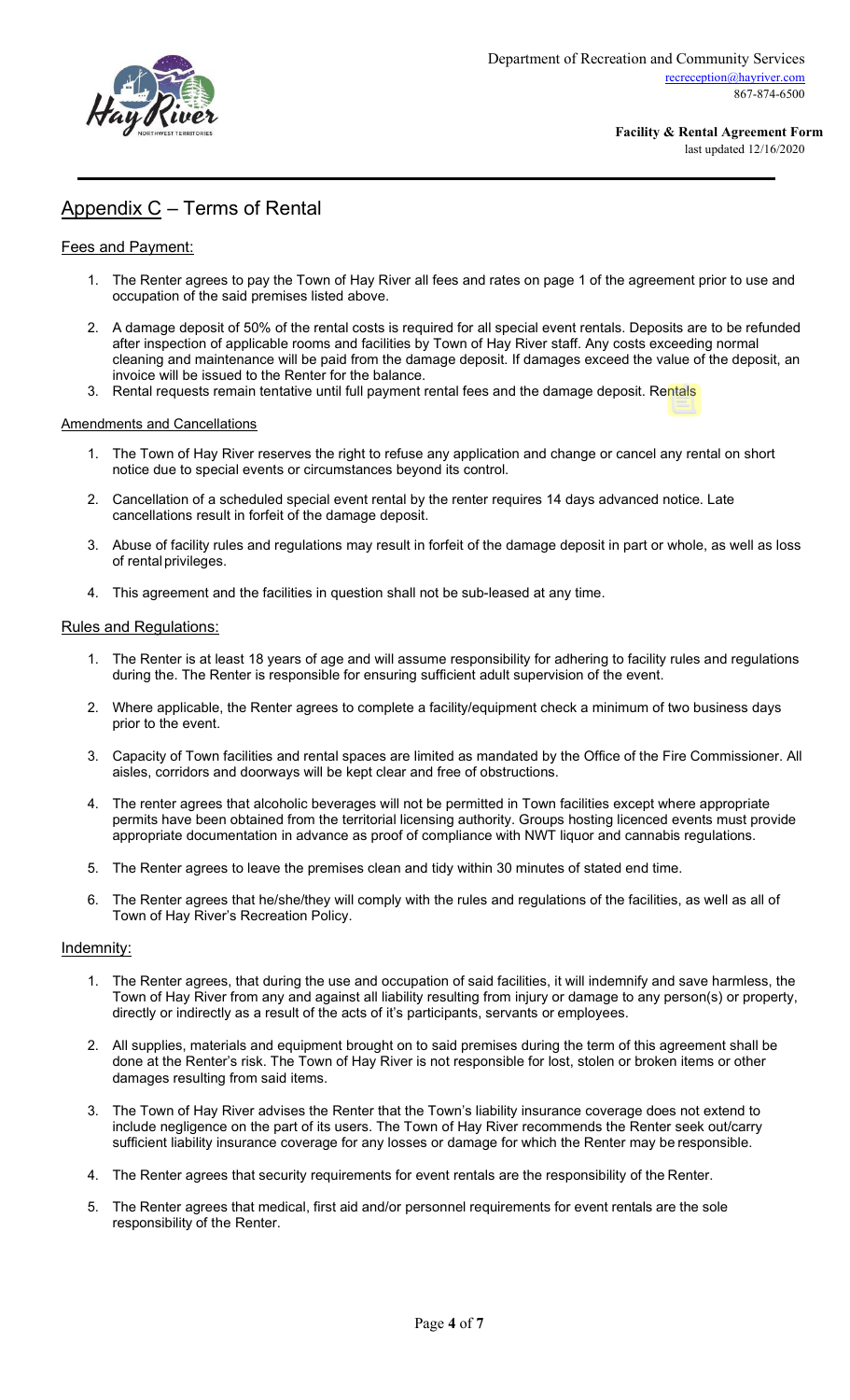

**Facility & Rental Agreement Form** last updated 12/16/2020

### Appendix  $D$  – Covid-19 Restrictions and Guidelines (pg 1 of 3)



December 3, 2020

**Glenn Smith** Senior Administrative Officer Town of Hay River 100-62 Woodland Drive, Hay River, NT **XOE 1G1** 

Mr. Glenn Smith

### Amendment to Town of Hay River Recreation Center Approval

Chief Public Health Officer Approval to allow the Town of Hay River Recreation Center to increase the capacity of various recreational facilities as amendments to prior approvals (Exemption from Public Health Order - COVID-19 Relaxing Phase 2, effective June 12, 2020 Subparagraph 4.). This document supersedes all previous approvals for THR Recreational Center.

WHEREAS the Chief Public Health Officer may take certain actions including issuing directions or orders for the purpose of protecting the public health under the authority of the Public Health Act, S.N.W.T. 2007, c.17, I, Dr. Kami Kandola, as Chief Public Health Officer of the Northwest Territories have issued the Public Health Order - COVID-19 Relaxing Phase 2, effective June 12, 2020.

This Exceptional Circumstances approval is issued in accordance with subparagraph 4 of the above-mentioned Order. This approval allows the Town of Hay River to have the following capacity for the listed facilities subject to the requirement that physical distancing of at least 2 meters shall be maintained amongst persons from different households as per the order and operate subject to the details in Hay River Community Centre Operational Update and Reopening Plan submitted to support this exception.

| Part of the facility        | <b>Maximum</b> | <b>Exemption Letter</b>               |
|-----------------------------|----------------|---------------------------------------|
|                             | capacity       |                                       |
| Main Lobby                  | 25             | September 11, 2020                    |
| <b>Indoor Walking Track</b> | 25             | September 11, 2020                    |
| <b>Community Hall</b>       | 25             | September 11, 2020                    |
| Multipurpose Room           | 25             | September 11, 2020                    |
| Doug Wieterman Hall         | 25             | September 11, 2020                    |
| <b>Swimming Pool</b>        | 20             | Current Amendment to October 13, 2020 |
| Hot Tub                     |                | October 13, 2020                      |

**Protect NWT** 

 $-./3$ 

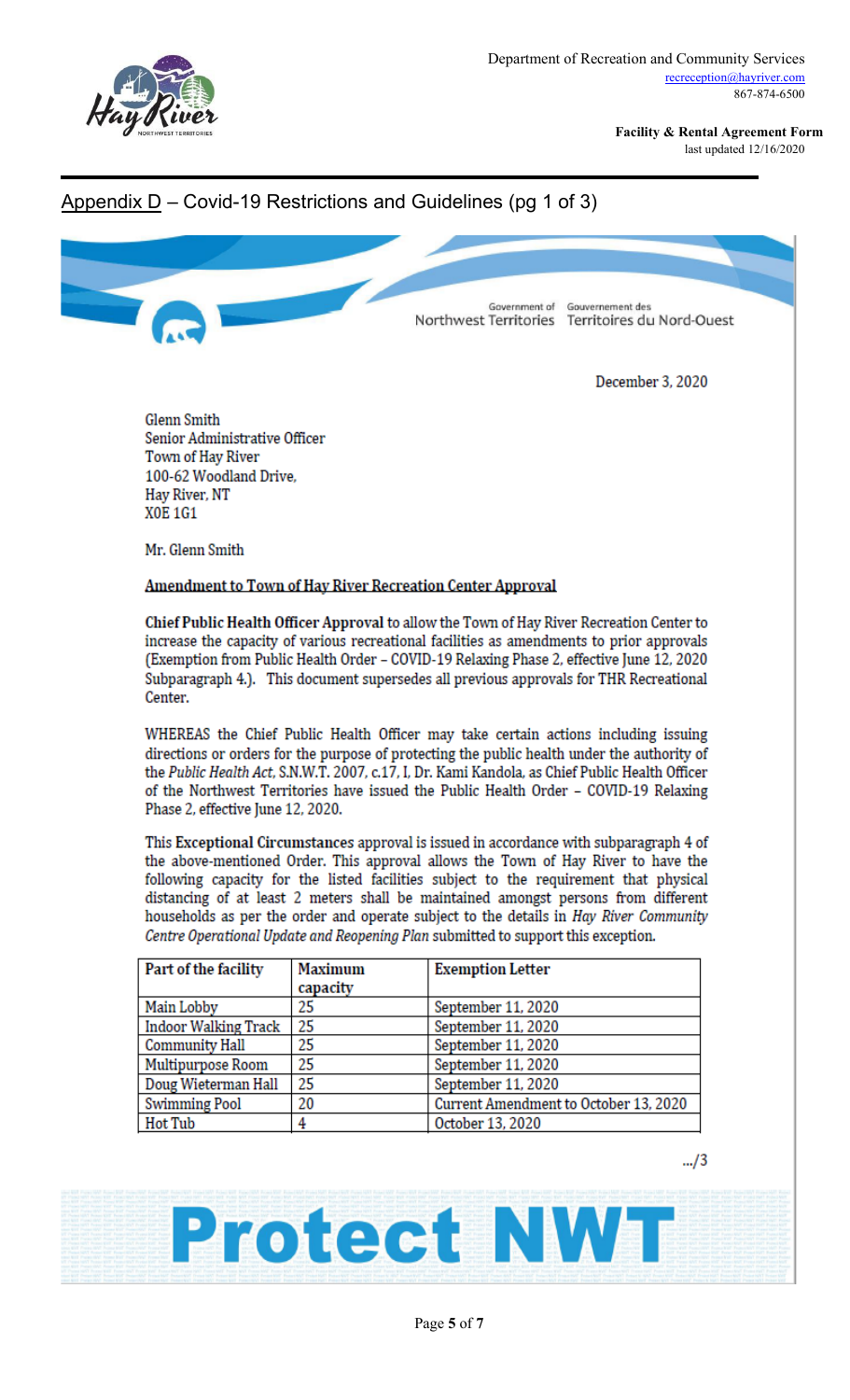

**Facility & Rental Agreement Form**

last updated 12/16/2020

### Appendix D – Covid-19 Restrictions and Guidelines (pg 2 of 3)



 $-2-$ 

| Part of the facility       | <b>Maximum</b>    | <b>Exemption Letter</b> |
|----------------------------|-------------------|-------------------------|
|                            | capacity          |                         |
| <b>Ice Surface</b>         | 25                | September 23, 2020      |
| <b>Change Rooms</b>        | 8 for each change | October 3, 2020         |
|                            | room              |                         |
| <b>Curling Ice Surface</b> | 20 (8 players per | September 20, 2020      |
|                            | game)             |                         |
| <b>Curling Lounge</b>      | 50                | October 13, 2020        |

For greater certainty,

- The change room within the ice arena can only have 8 people of all ages. The capacity limit applies to all user groups. The only exemption from that would be when used by kids below the age of 12, one adult parent/guardian can be present to support the child (8 kids and 8 parents).
- The swimming pool capacity of 20 can only be utilized when the whole swimming pool area is open to users (shallow area, deep area, wading pool). The capacity does not include the lifeguard and support staff to ensure proper safety. Standalone lane swimming can use a maximum of 3 lanes at a time with alternative lane use and a distance of 2 meters between the active lanes.
- The main lobby can be used by parents to observe the kids under the age of 12 using the swimming pool. At all times people from the different households must maintain physical distancing of 2 meters and the total capacity of the lobby should be below 25.
- 
- Adherence to appropriate public health mitigations is required including the use of non-medical masks when inside the rec center unless otherwise exempted for certain activities.
- People should be provided information regarding COVID-19, how to monitor for symptoms, and when to stay home if they are symptomatic and how to access medical care for assessment and possible testing for COVID-19.
- 
- The facility should have the screening of people for COVID-19 symptoms, travel, and self-isolation questionnaires except for sports users where responsibility is transferred to the user group. If anyone has symptoms, they should follow public health and medical directions.
	- The facility should maintain attendance and contact information for people accessing the space each day as health officials require this information for contact tracing purposes. The only exemption would be the sports user groups where the responsibility is transferred to the user group.

 $\frac{1}{2}$